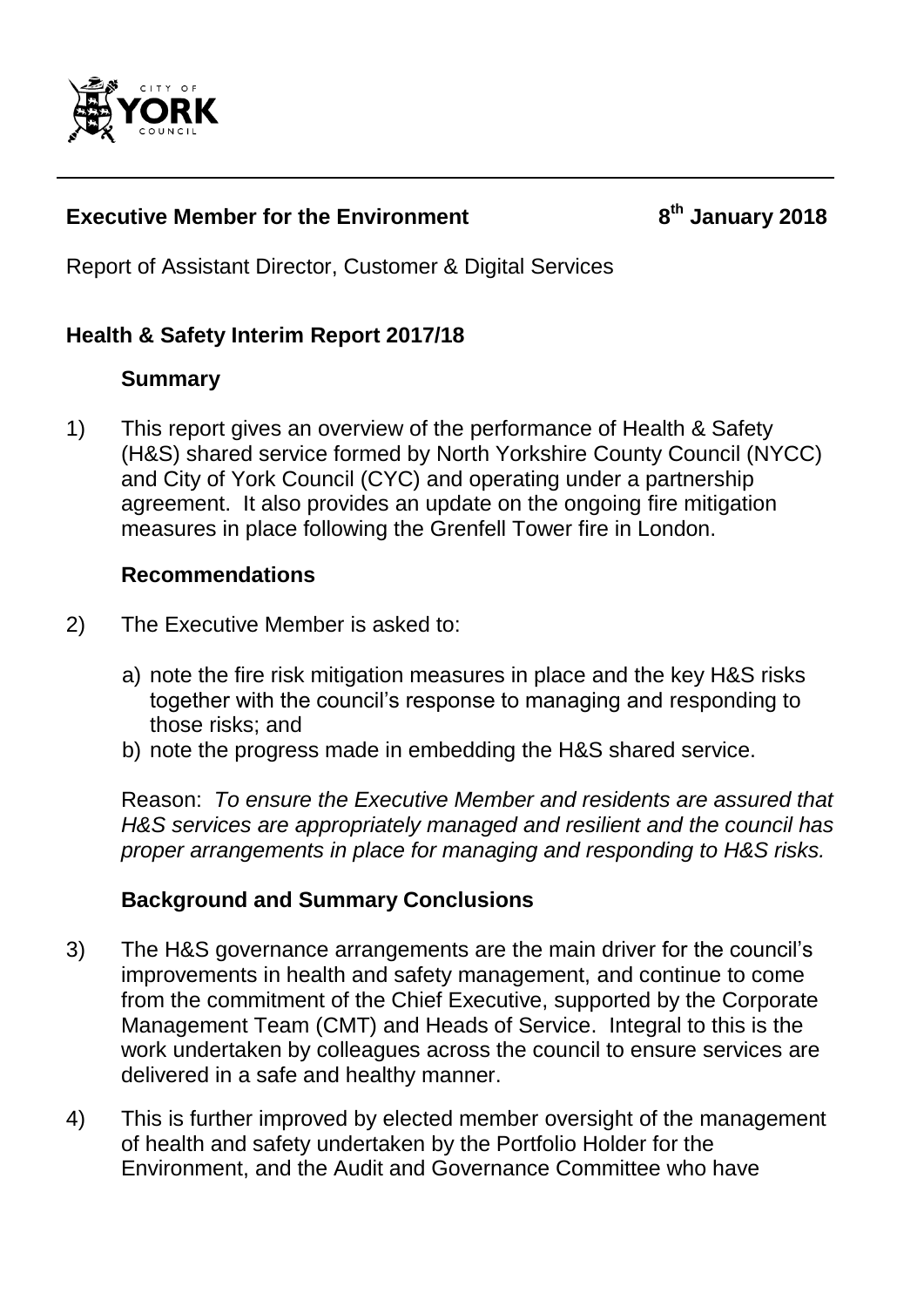requested reports in the past year in order to effectively scrutinise the activities of the council in relation to health and safety.

### **Fire Safety**

- 5) The Portfolio Holder for the Environment, along with residents and the wider public, has been particularly concerned about the fire safety arrangements across the council following the tragic event, in June 2017, at Grenfell Tower fire in West London which killed 71 residents. This was covered briefly in the report to the Portfolio Holder on 3<sup>rd</sup> July 2017 and a further more detailed report on 2<sup>nd</sup> October 2017.
- 6) The October 2017 report outlined a number of actions to which the council was committed and one of the aims of this report is to provide an update on this activity. This is to reassure the Portfolio Holder and residents as to current status of the risk mitigation arrangements and further planned improvements.
- 7) The council had already a strong commitment to mitigating the risk from fire, however following the Grenfell tragedy a review was undertaken, across the organisation, of fire prevention and mitigation measures. The main way this was/is done is through fire risk assessments with particular attention to where there is sleeping risk. This review identified that some risk assessments had not been completed for communal areas of residential blocks. This was addressed as a priority and is now complete.
- 8) In addition this review identified 307 follow up reviews needed of fire risk assessments (FRAs) that were not of the same standard of recent FRAs and were up to three years old. The requirement within the Regulatory Reform (Fire Safety) Order 2005 is a regular review and is not specific, however three years is the CYC recommendation for review of properties of this type. Housing staff have been trained to identify and report any fire issues in the interim time. An appropriate framework contract was identified and the contract is currently being finalised with a suitably qualified contractor with target date (subject to contract) for completion by March 2018.
- 9) A schedule for the outstanding FRA reviews has been produced which prioritises those property types most at risk; i.e. converted houses/flats; sheltered and older persons housing and hostels; and blocks where fire incidents have previously occurred. There was also a commitment of more intrusive assessments to check the compartmentalisation (fire spread prevention measures e.g. between floors or rooms of a building) between properties where void properties become available in the blocks where reviews are due to be carried out. This work will be carried out by appropriately qualified fire risk contractors.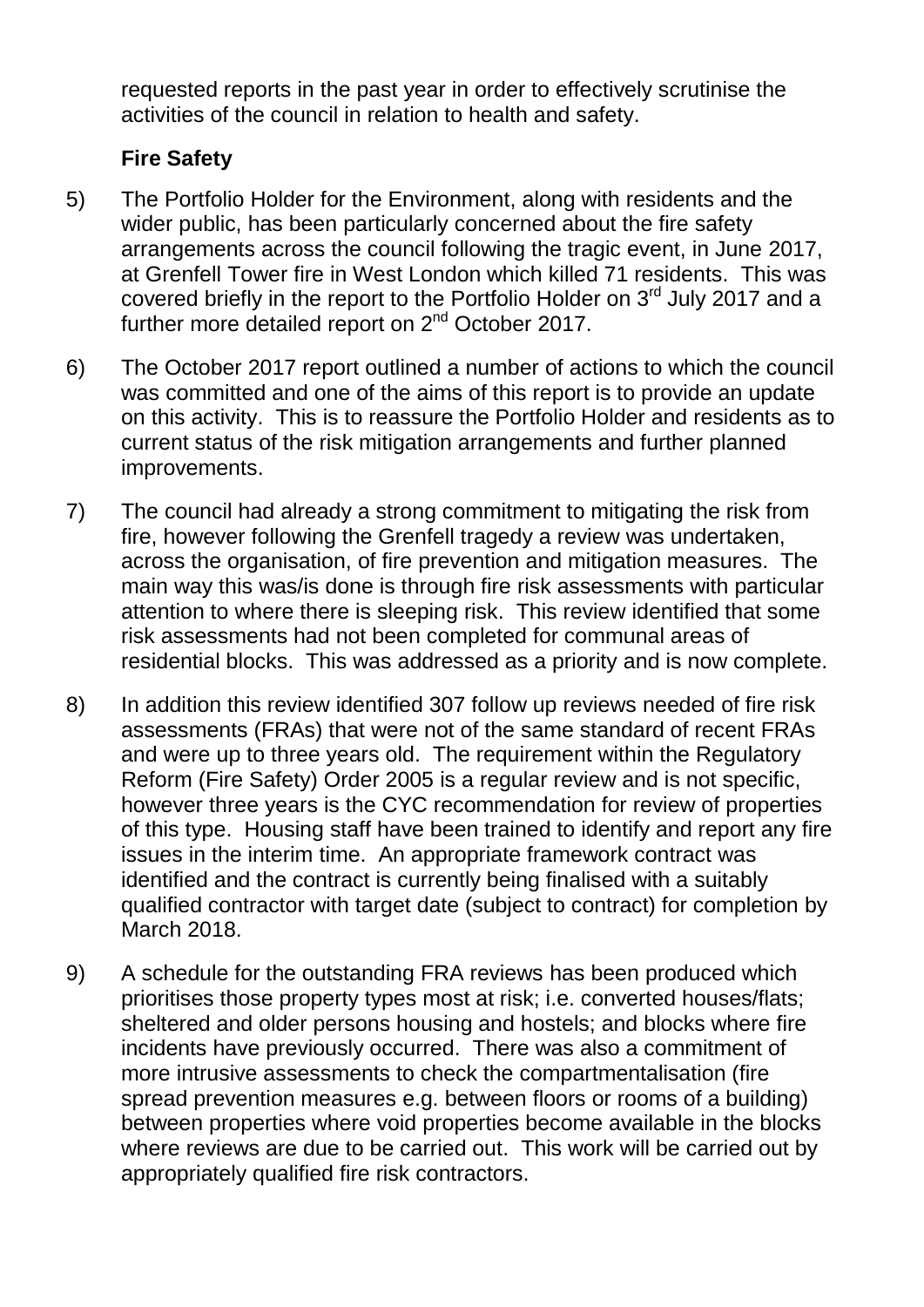- 10) There has been considerable public interest in the underlying causes of the fire and in order to establish the facts the government commissioned an inquiry, led by Sir Martin Moore-Bick, to focus on the circumstances of the fire.
- 11) In addition, and due in part to early indications coming out of the ongoing investigation, an independent review of building regulations and fire safety law, led by Dame Judith Hackitt, was also commissioned. At the time of writing the October 2017 Portfolio Holder report it was hoped that some early recommendations from the review would be released in the autumn of 2017. The full report is not expected until spring 2018 and an interim report on the findings was published on 18<sup>th</sup> December 2017. Unfortunately due to the date of publication it has not been possible to include a full *précis* of the initial findings in this report but more detail will be provided at the meeting on  $8<sup>th</sup>$  January 2018.
- 12) It should be noted that the main focus of the independent review is in relation to high rise housing and Dame Hackitt has acknowledged that there is no clear definition of this, but is normally considered to be buildings over 18 metres or 4 stories in height). Whilst the council has very few buildings which would be near this height although there are buildings across the city which would meet the criteria.
- 13) A number of professional organisations such as; Institution of Occupational Safety and Health (IOSH), Construction Industry Council, British Safety Council and the Royal Institute of British Architects have all commented to the independent review. Some of these comments are being shared in professional journals and it is apparent from the submissions that there are very different views on potential solutions. However most seem to agree that the current regulatory arrangements are not working.
- 14) The key finding of the interim report confirms this view with the following statement:

"The work of the review to date has found that **the current regulatory system for ensuring fire safety in high-rise and complex buildings is not fit for purpose**. This applies throughout the life cycle of a building, both during construction and occupation, and is a problem connected both to the culture of the construction industry and the effectiveness of the regulators."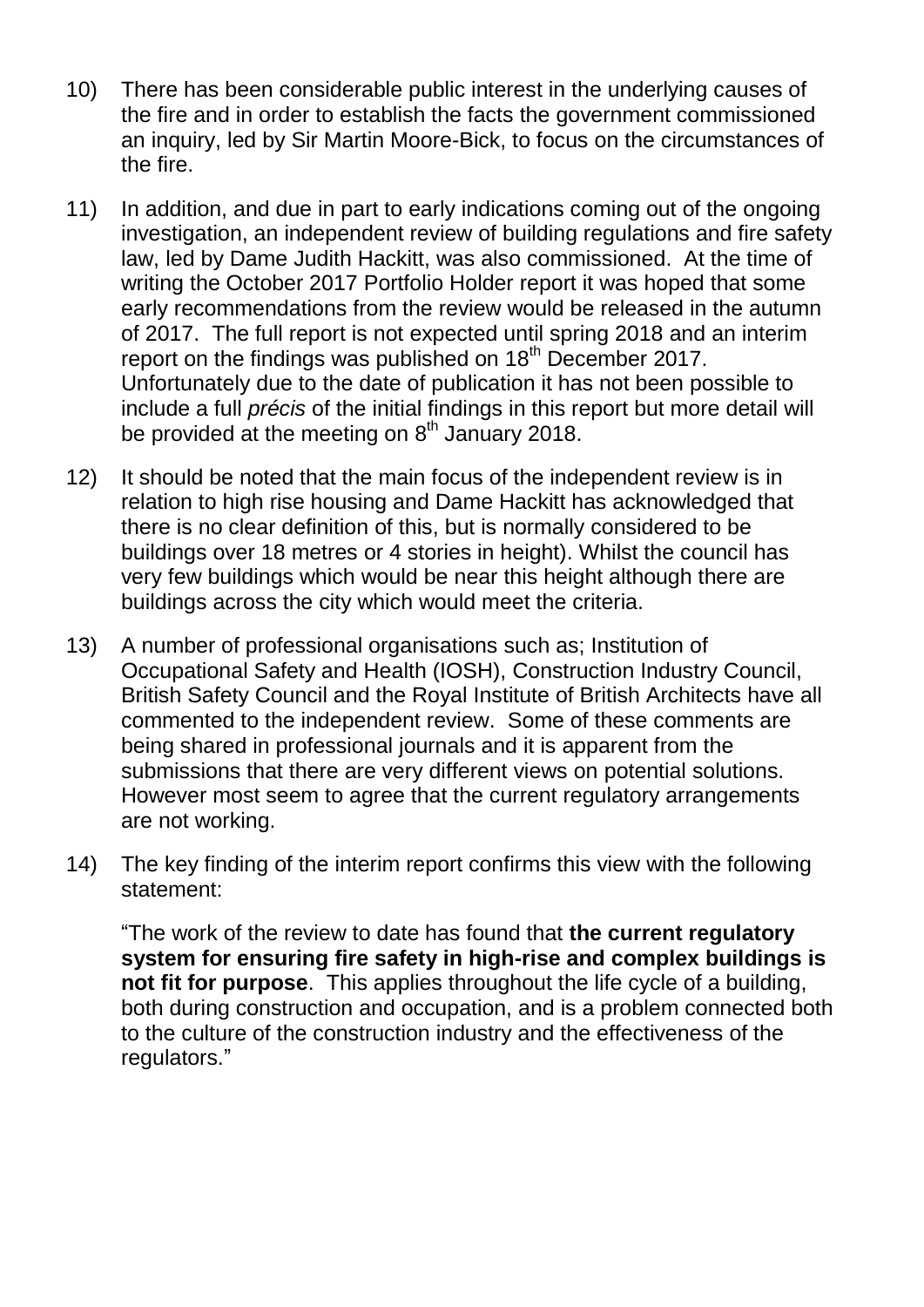Consequently it is expected that there will be changes to the regulatory regime however it has not been possible to establish at this time what these may be. What is possible, however from the report, is to identify a direction of travel which is based on six themes:

## *Regulation and guidance*

- The rules for ensuring high-rise and other complex buildings are built safe and remain safe should be more risk-based and proportionate.
- Those responsible for high-risk and complex buildings should be held to account to a higher degree.
- There should be a shift away from government solely holding the burden for updating and maintaining guidance, towards greater responsibility for the sector to specify solutions which meet the government's functional standards.
- Regulations and guidance must be simplified and unambiguous.

## *Roles and responsibilities*

- Primary responsibility for ensuring that buildings are fit for purpose must rest with those who commission, design and build the project.
- Responsibility and accountability must rest with clearly identifiable senior individuals and not be wholly dispersed through the supply chain.
- Roles and responsibilities across the whole life cycle of a building must be clearer.

## *Competence*

 There is a need to raise levels of competence and establish formal accreditation of those engaged in the fire prevention aspects of the design, construction, inspection and maintenance of high-rise residential and complex buildings

## *Process, compliance and enforcement*

- There needs to be a golden thread for high-rise residential and complex buildings so that the original design intent, and any subsequent changes or refurbishment, are recorded and properly reviewed, along with regular reviews of overall building integrity.
- There is a need for stronger and more effective enforcement activity, backed up with sufficiently powerful sanctions for the few who do not follow the rules.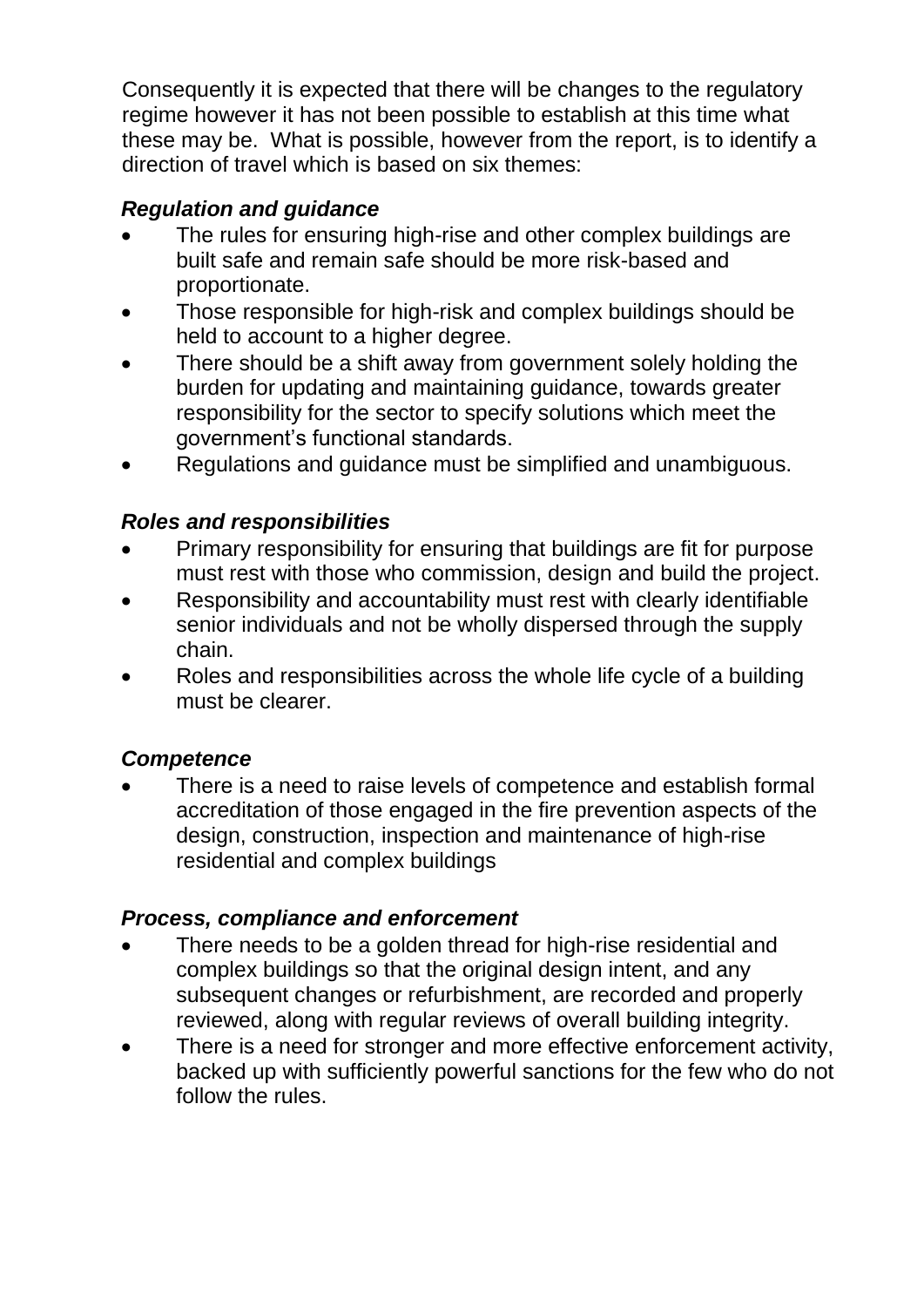#### *Residents' voice and raising concerns*

- Residents need to be reassured that an effective system is in place to maintain safety in their homes.
- There must be a clear, quick and effective route for residents' concerns to be addressed.

### *Quality assurance and products*

- Products must be properly tested and certified and there is a need to ensure oversight of the quality of installation work.
- Marketing of products must be clear and easy to interpret.
- 15) From these statements it is possible to see a clear direction of travel, particularly in relation to high rise buildings however it will be some time before any of these actions result in regulatory change. Consequently it is essential that the council continues to work towards reducing the risk from fire where practicable. CYC has been undertaking fire risk assessments for a number of years and increasingly' and where possible, use the services of the Shared Health and Safety Service. The service follows the guidelines of the Institution of Fire Engineers (IFE) for core competency and brings in specialist advice where appropriate for example in fire engineered buildings. One of the advantages of the shared health and safety team was an increased capacity to deal with this demand, in addition there are a number of competent contractors that are available to support this work.
- 16) A further area of concern has been that there is a disconnect between those who construct a building and those who occupy it on a day to day basis. It is essential that clients needs are clear with those designing and constructing the end use of the building. How this is done and regulated is via the framework outlined in the Construction, Design and Management Regulations 2015. The Council Management Team is currently reviewing these arrangements across the council and looking for ways to ensure that the council is fulfilling its responsibilities. It is planned that any changes that are deemed necessary from this review will be implemented by the end of March 2018.

### **Shared Service Main Activities - April– December 2017**

17) The council's Health & Safety Policy drives CYC's commitment to health and safety and is reviewed by the Chief Executive annually. The latest version was adopted in August 2017. The policy is implemented through the work of the CMT, individual directors and the Health and Safety Champions for each Directorate. However most of the work is driven through the Joint Health and Safety Committee (JHSC) which consists of the champions for each department with Trade Union colleagues. The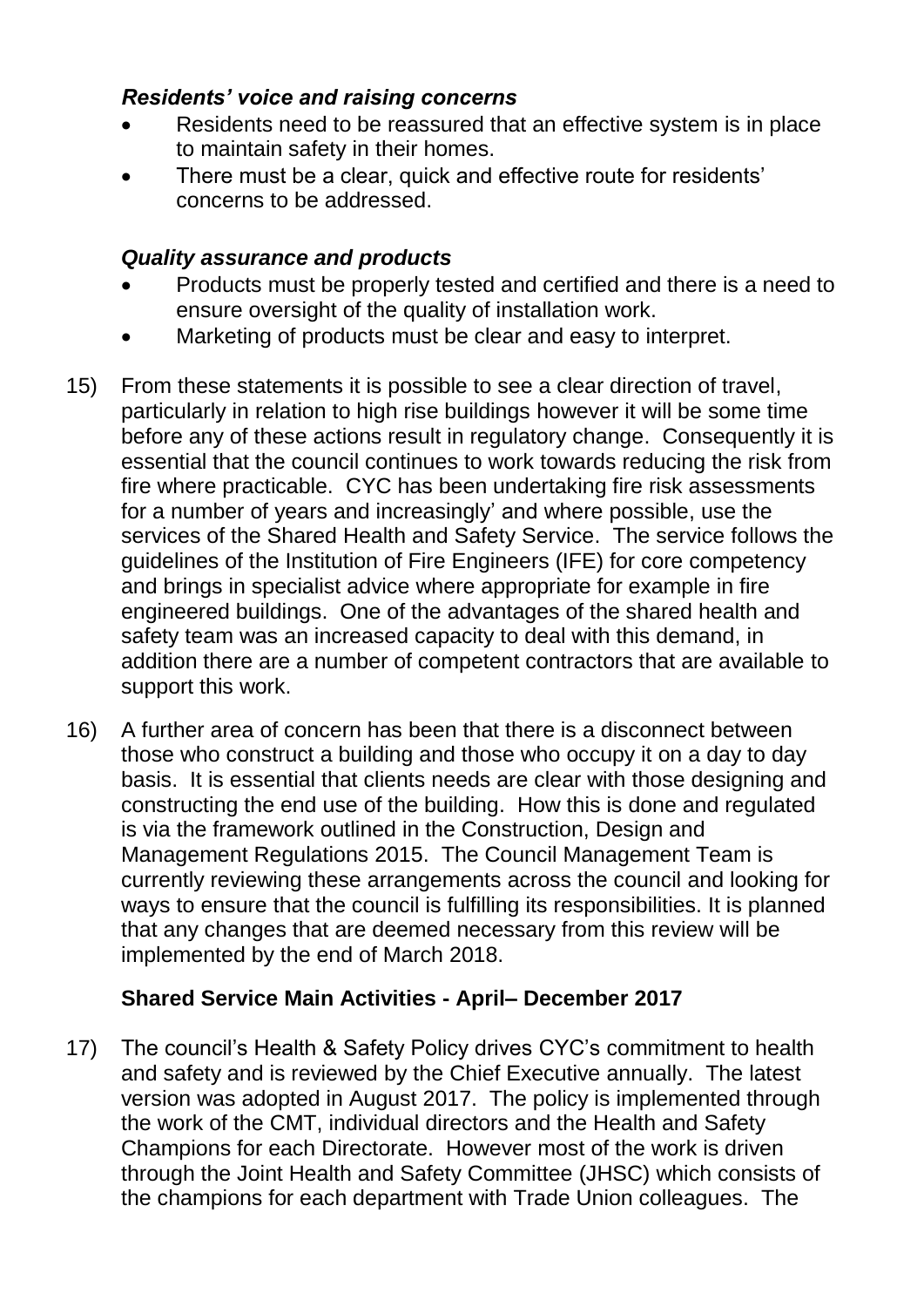membership of and attendance at this committee has been improved and will continue to drive forward the health and safety agenda.

- 18) There have been a number of key projects ongoing led through this committee these include; a review of the council's alcohol, drug and substance misuse policy, lone worker protection and an update of health and safety arrangements. A task and finish group has also been created to review the asbestos and legionella compliance notes. This work is due to be completed by March 2018. The control and mitigation of asbestos risk is a key area of work. A gap analysis (involving a review of approximately 800 records) of asbestos information has already been undertaken for corporate and commercial buildings.
- 19) To support the work of the JHSC the shared H&S service is working with Department Management Teams to develop health and safety action plans that will focus on key priorities for up to the next 3 years. This not only allows the shared H&S service to ensure it is adequately resourced to undertake this work but ensure departments are fully engaged in the process to ensure that the plans are effective.

#### **Shared H&S Team Performance**

- 20) Performance will be easier to report on going forward once the Directorate Action Plans are developed. In the meantime the combined team structure is now completed and new skills brought in to support the well established York delivery team. In addition to supporting the JHSC work outlined in paragraph 18 above they have supported the council in responding to health & safety incidents and accidents. Also they have advised on risk assessment work at the Mansion House, the Crematorium and West Offices ahead of or during essential maintenance work.
- 21) There have been two recent audits of H&S related areas the reports from these are currently in development. The final reports will be discussed at a future Audit & Governance Committee. The areas covered are:
	- a) H&S Follow-up report (to follow up previous H&S actions)
	- b) Safety at Public Events (based on a request from Audit & Governance Committee). This is not directly a H&S team service but looks at a key H&S risk area for the city, not just the council.

#### **Consultation**

22) The Council Management Team have received the detail from this report.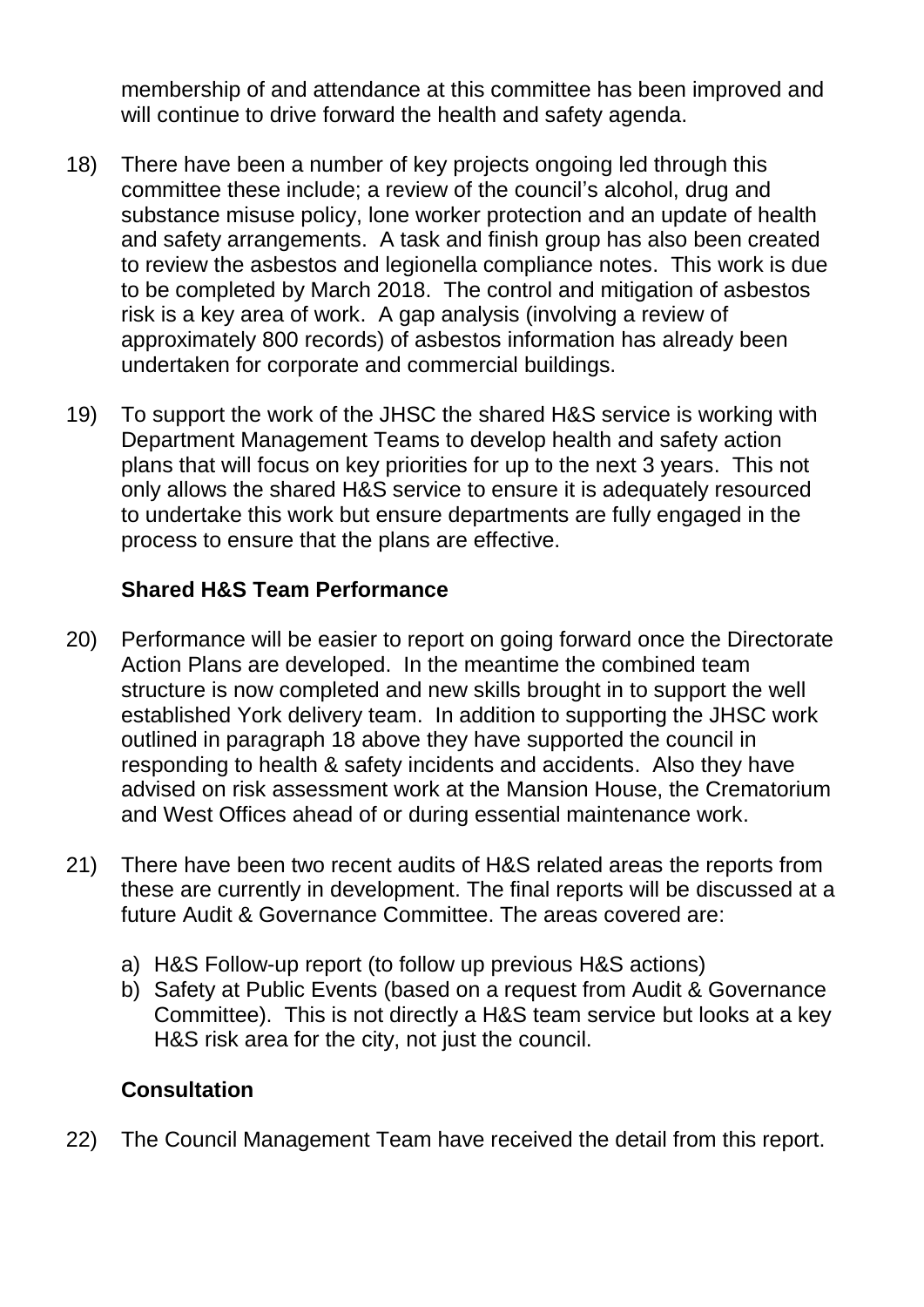### **Options**

23) There are no options in this report given that the recommendations are to note the content only.

## **Analysis**

24) All information is contained in the body of the report.

# **Council Plan**

25) Outcomes achieved by the activities covered in this report help to deliver priorities in the Council Plan 2015/19 in support of 'A prosperous city for all', ensuring that as an employer the council sets a positive example of supporting employees to achieve their full potential.

## **Implications**

### 26)

- **a. Financial:** None
- **b. Human Resources (HR):** The report relates to all employees of the council. The H&S shared service is hosted by NYCC.
- **c. Equalities:** None
- **d. Legal:** The content of this report contributes to evidence that the council is complying with the Regulatory Reform (Fire Safety) Order 2005 and the Health and Safety at Work etc. Act 1974 and associated regulations.
- **e. Crime and Disorder:** There are no crime and disorder implications to this report.
- **f. Information Technology (ICT):** None
- **g. Property:** None
- **h. Other:** No known implications.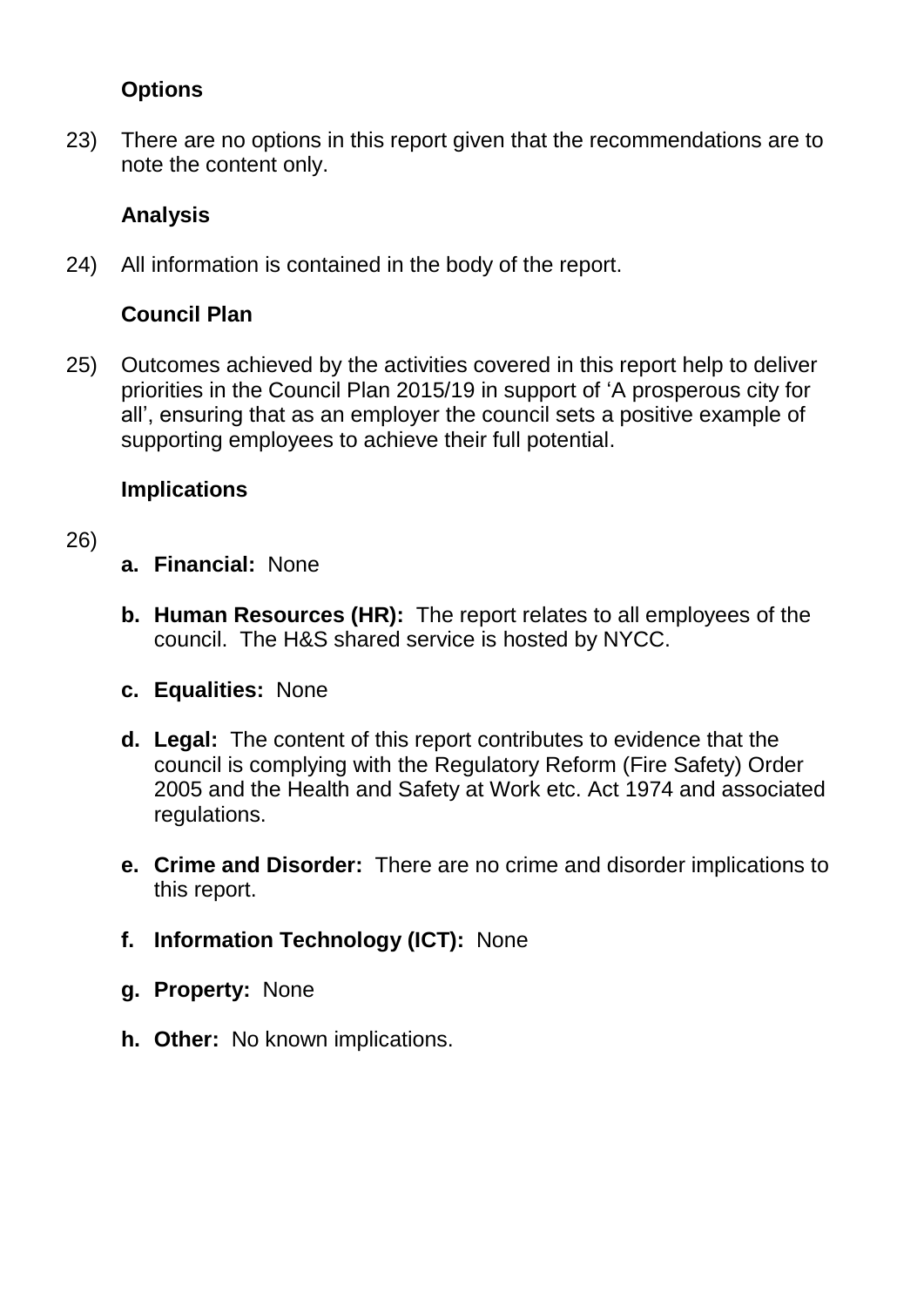#### **Risk Management**

27) The controls and evidence in this report mitigate/minimise risks associated with any breach of H&S and fire safety regulations.

| <b>Contact Details Author:</b>                                                        | <b>Chief Officers Responsible for the report:</b>                                                                                                                                                  |
|---------------------------------------------------------------------------------------|----------------------------------------------------------------------------------------------------------------------------------------------------------------------------------------------------|
| <b>Stuart Langston</b><br>Shared Head of Health and<br>Safety<br>Tel No. 01904 552621 | <b>Pauline Stuchfield</b><br><b>Assistant Director - Customer &amp; Digital Services</b><br>Tel No. 01904 551706<br>lan Floyd<br>Director of Customer & Corporate Services<br>Tel No. 01904 552909 |
| <b>Report Approved</b>                                                                | <b>Date</b><br>19th December 2017                                                                                                                                                                  |
| <b>Specialist Implications Officer(s)</b>                                             |                                                                                                                                                                                                    |
| Financial: Ian Floyd, Director of Customer & Corporate Services                       |                                                                                                                                                                                                    |
| Legal: Andrew Docherty, AD for Legal & Governance                                     |                                                                                                                                                                                                    |
| <b>Wards Affected:</b> List wards or tick box to indicate all                         | All                                                                                                                                                                                                |

#### **Background Papers:**

Report and decision record from Executive Member for Environment Decision Session on 2<sup>nd</sup> October 2017. The record is [here.](http://democracy.york.gov.uk/ieListDocuments.aspx?CId=870&MId=10033&Ver=4)

Report and decision record from Executive Member for Environment Decision Session on 3<sup>rd</sup> July 2017. The record is [here.](http://democracy.york.gov.uk/ieListDocuments.aspx?CId=870&MId=10030&Ver=4)

Report and decision record from Executive Member from the Environment Decision Session on 12<sup>th</sup> April 2017. The record is [here.](http://modgov.york.gov.uk/ieListDocuments.aspx?CId=870&MId=10325&Ver=4)